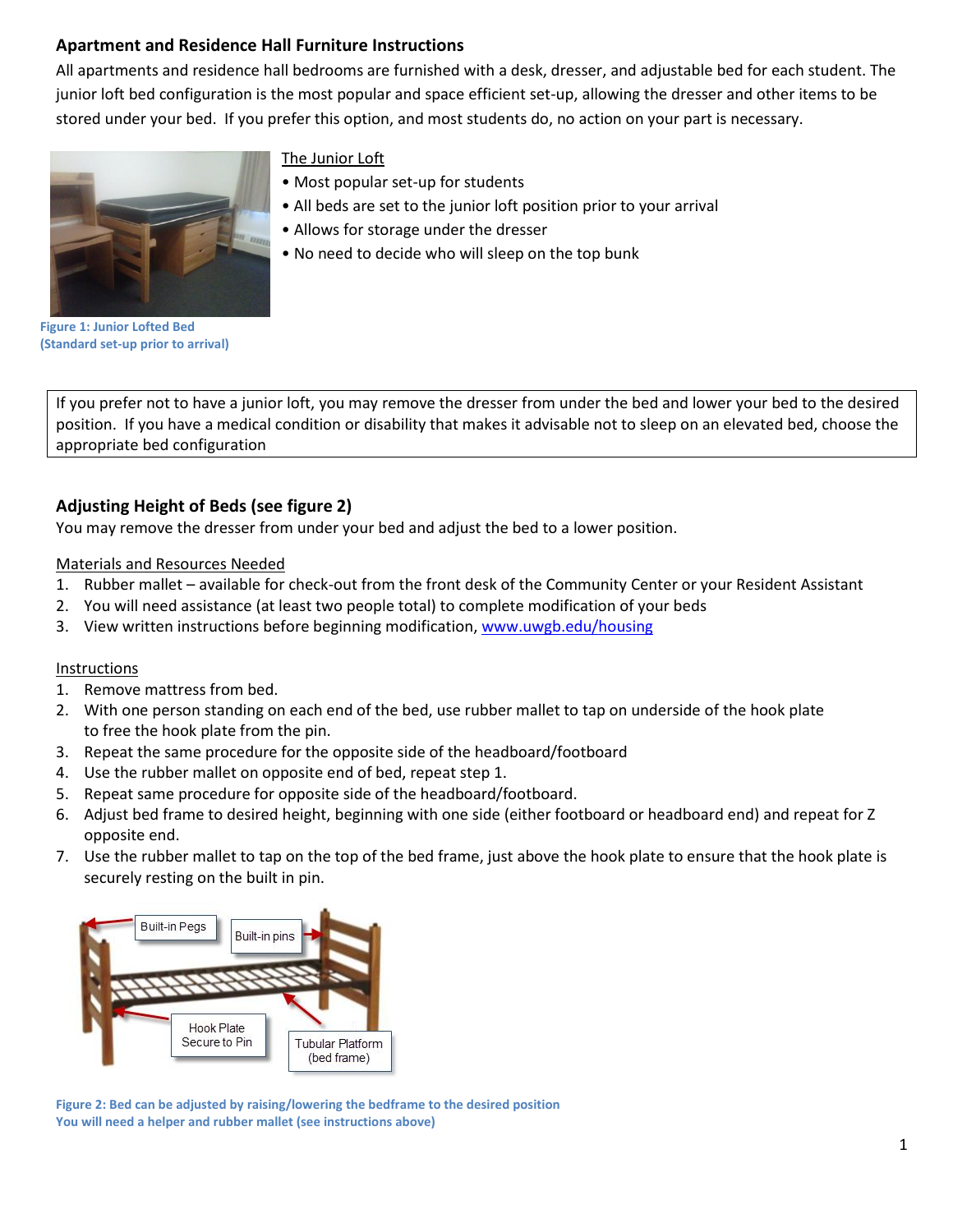# **Bunking Your Beds**

Some students prefer having their beds bunked. You can make this modification on your own with the assistance of a helper\*.



 **Figure 3: Bunked Beds** 

## Should I bunk my beds? A few considerations:

The bunked bed configuration helps to maximize floor space, but doesn't allow for placement of dressers and other items under the beds.

- This set-up allows for students to use their dressers to place items on such as televisions, microwaves, etc.
- Some students prefer bunked beds, but not all students desire to sleep on the top bunk
- If you have a medical condition or disability that makes it advisable not to sleep on an elevated bed, discuss with your roommate and choose the appropriate bed configuration

\*Students in buildings 3326, 3332, and 3334 must submit a maintenance request to have their beds bunked.



### Materials and Resources Needed

- 1. Rubber mallet available for check-out from the front desk of the Community Center or your Resident Assistant
- 2. You will need assistance (at least two people total) to complete modification of your beds
- 3. View written instructions before beginning modification[, www.uwgb.edu/housing](http://www.uwgb.edu/housing)

Instructions (two people required):

- 1. Remove mattresses from bed.
- 2. Determine desired height from top of bottom bed to the frame of the top bed.
- 3. Insert support rail of the bottom bed into the end of channel of one of the long Headboards (at your determined height)
- 4. Tap the Tubular Platform at the hook plate with a rubber mallet to ensure it attaches securely to the built-in pin.